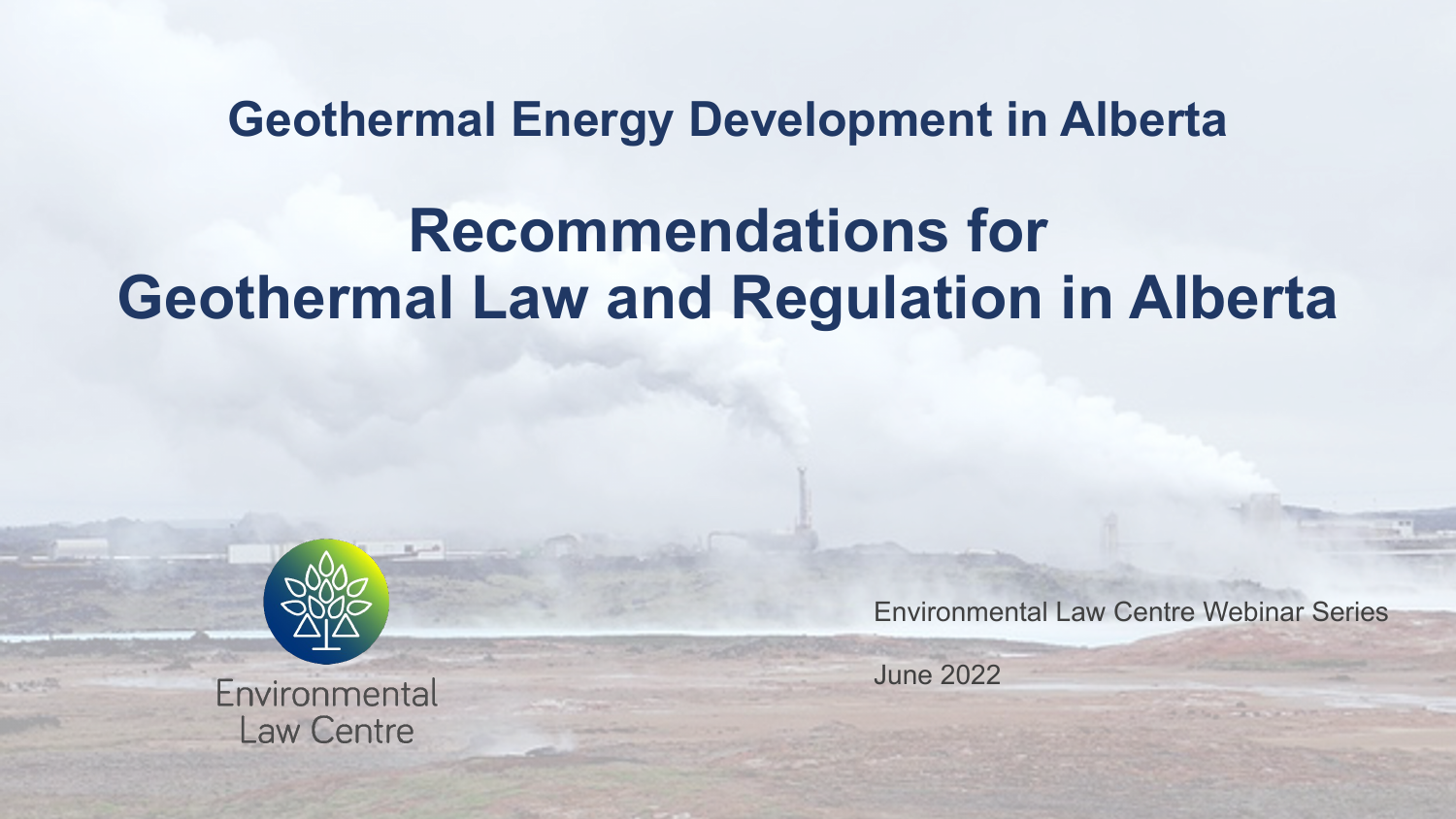We acknowledge that what we call Alberta is ancestral territory of many peoples, presently and 8. Namely: the Blackfoot Confederacy - Ka – the Cree, Dene, Saulteaux, Nakota Sioux, St Tsuu T'ina Nation and the Métis Peop

We acknowledge the many Indigenous peoples cared for these lands for generations. We make as an act of reconciliation and gratitude to those reside on or are visiting.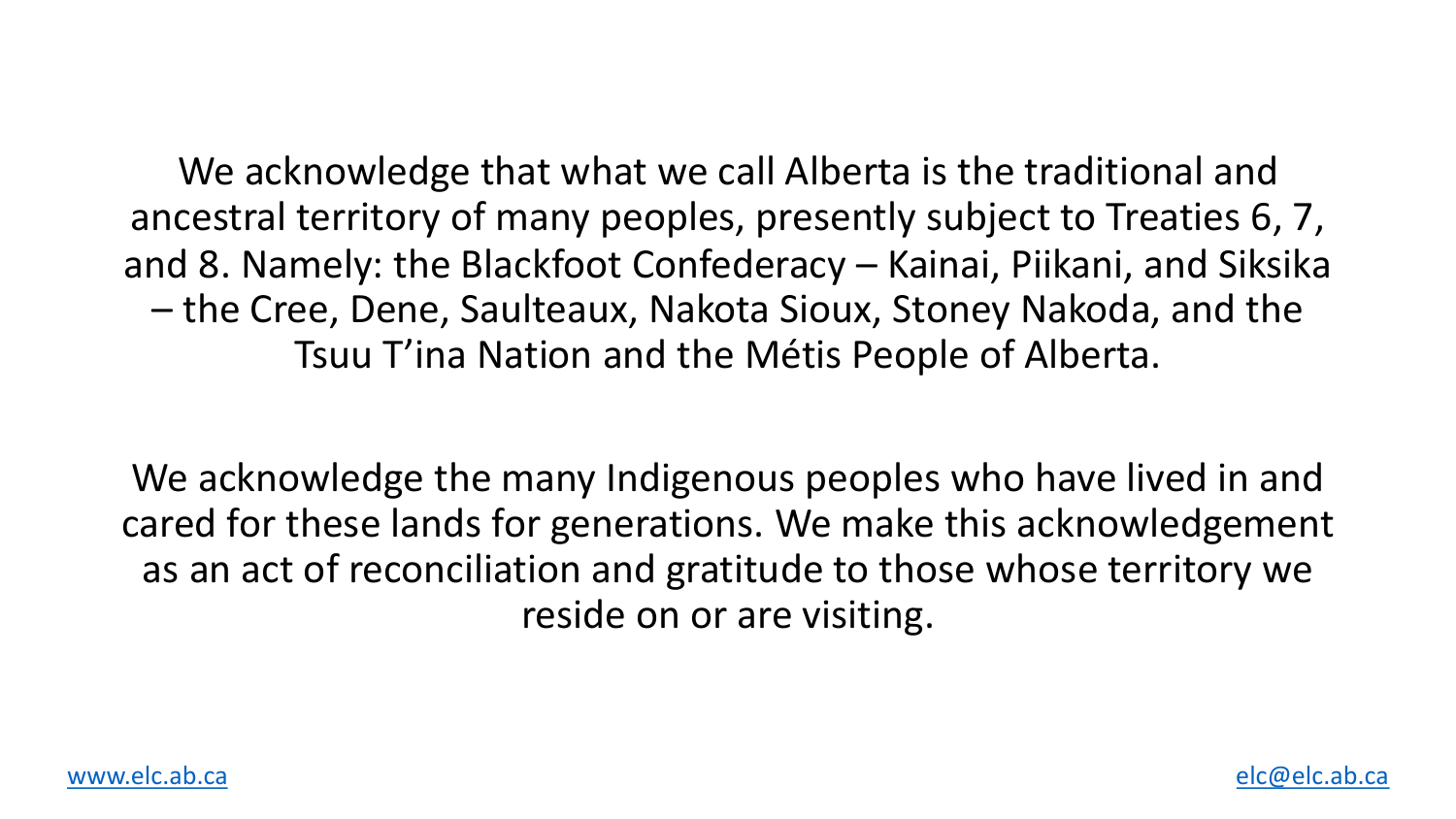#### **About the Environmental Law C**

- The Environmental Law Centre (ELC) has been seeking strong laws since it was founded in 1982.
- The ELC is dedicated to providing credible, comprehensive regarding natural resources, energy and environmental lay [Provinc](http://www.elc.ab.ca/)e of Alberta.
- The ELC's mission is to advocate for laws that will sustain environment and to engage citizens in the law's creation
- Our vision is a society where our laws secure an environme generations and supports ecosystem health.

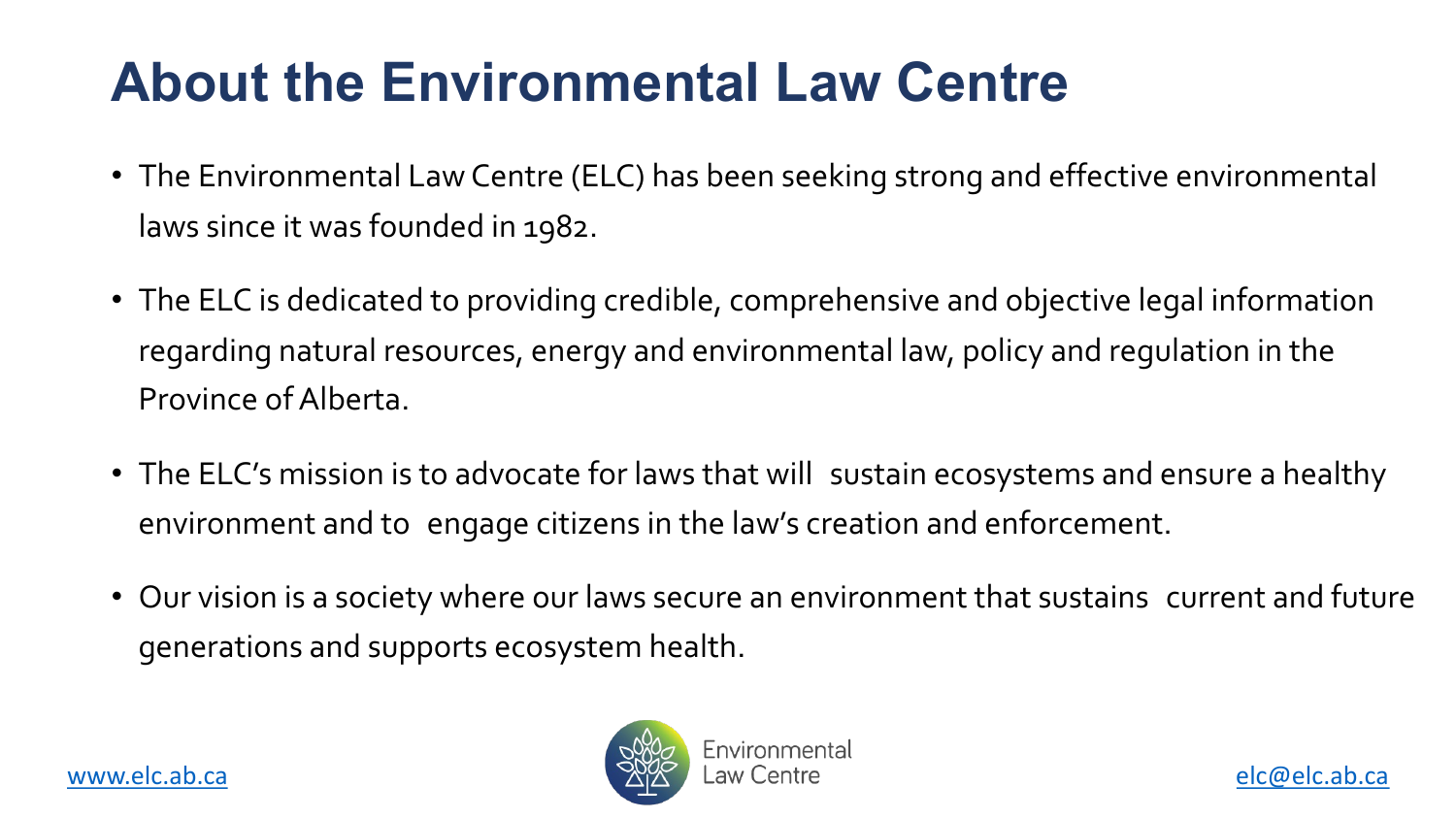## **ELC Geothermal Law & Webinar Serie**

This is a three-part webinar series presented by

- [Alber](http://www.elc.ab.ca/)ta's Existing Geothermal Regulatory Fram
- Recommendations for Geothermal Law & Reg
- Geothermal Policy Support and Incentives

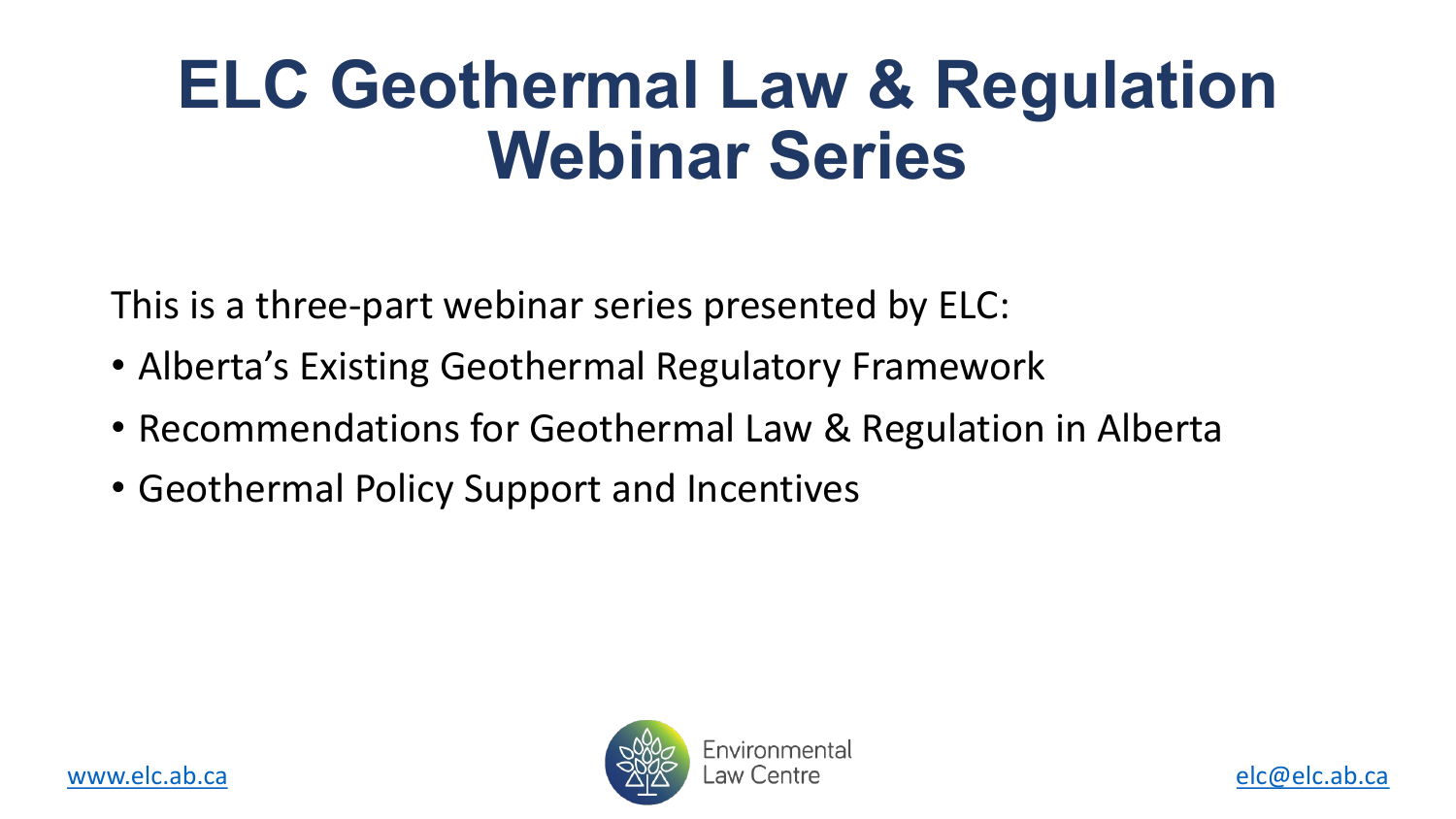## **Presentation Outline**

- What are the missing pieces?
- [Does](http://www.elc.ab.ca/) Alberta's new legislative framework prov
	- *Geothermal Resource Development Act*
	- *Geothermal Resource Development Regulation*
	- AER's Draft *Directive [XXX]: Requirements for Geot Development*

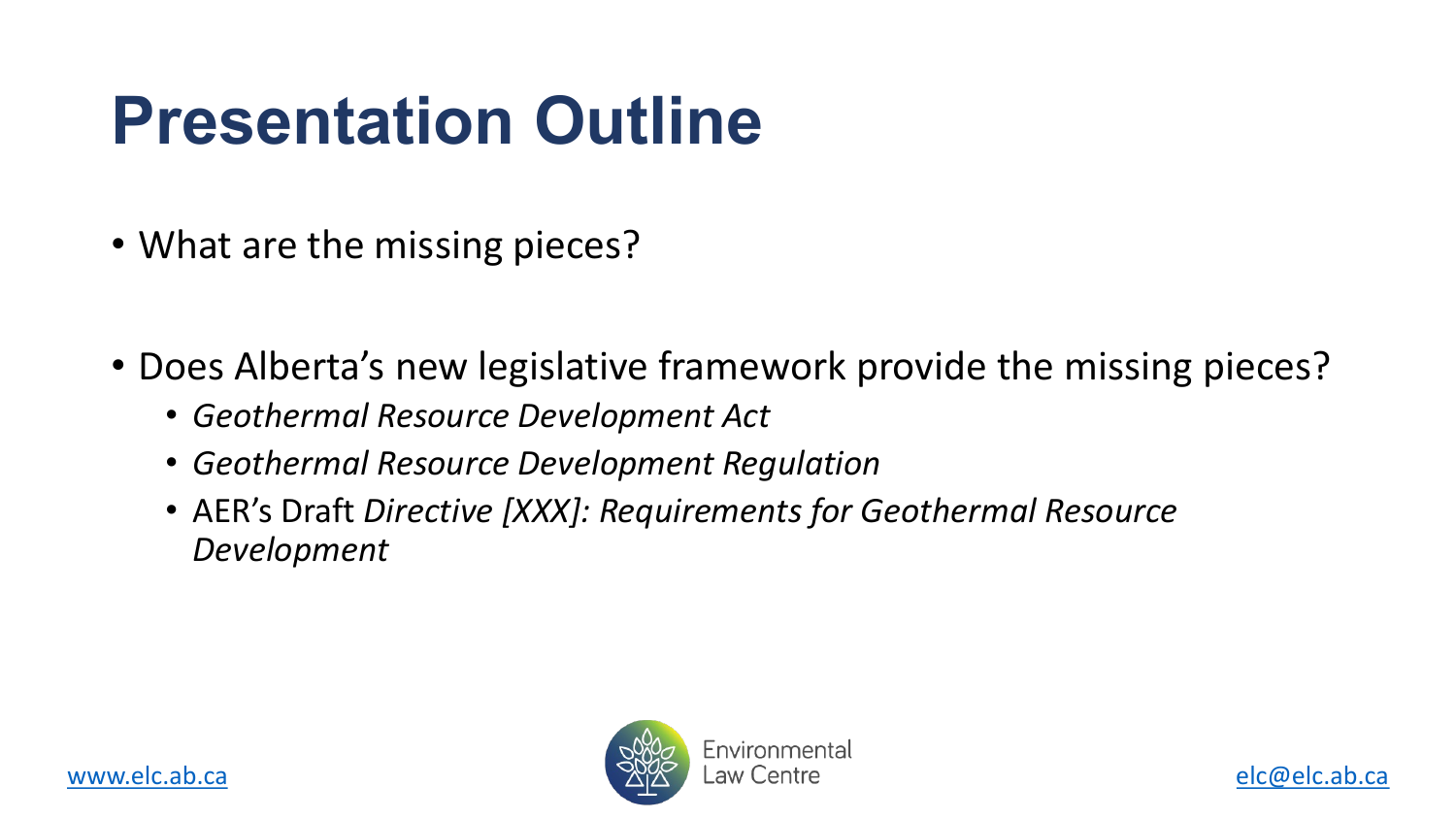## **Missing Pieces**

- No legal definition of geothermal resources
- Lack of clarity as to ownership of geothermal resources
- No licensing system for exploration and development of
- [No com](http://www.elc.ab.ca/)prehensive provisions for environmental regulation and deep geothermal resources)
- Uncertain interface between geothermal and oil & gas conflicts, liability)

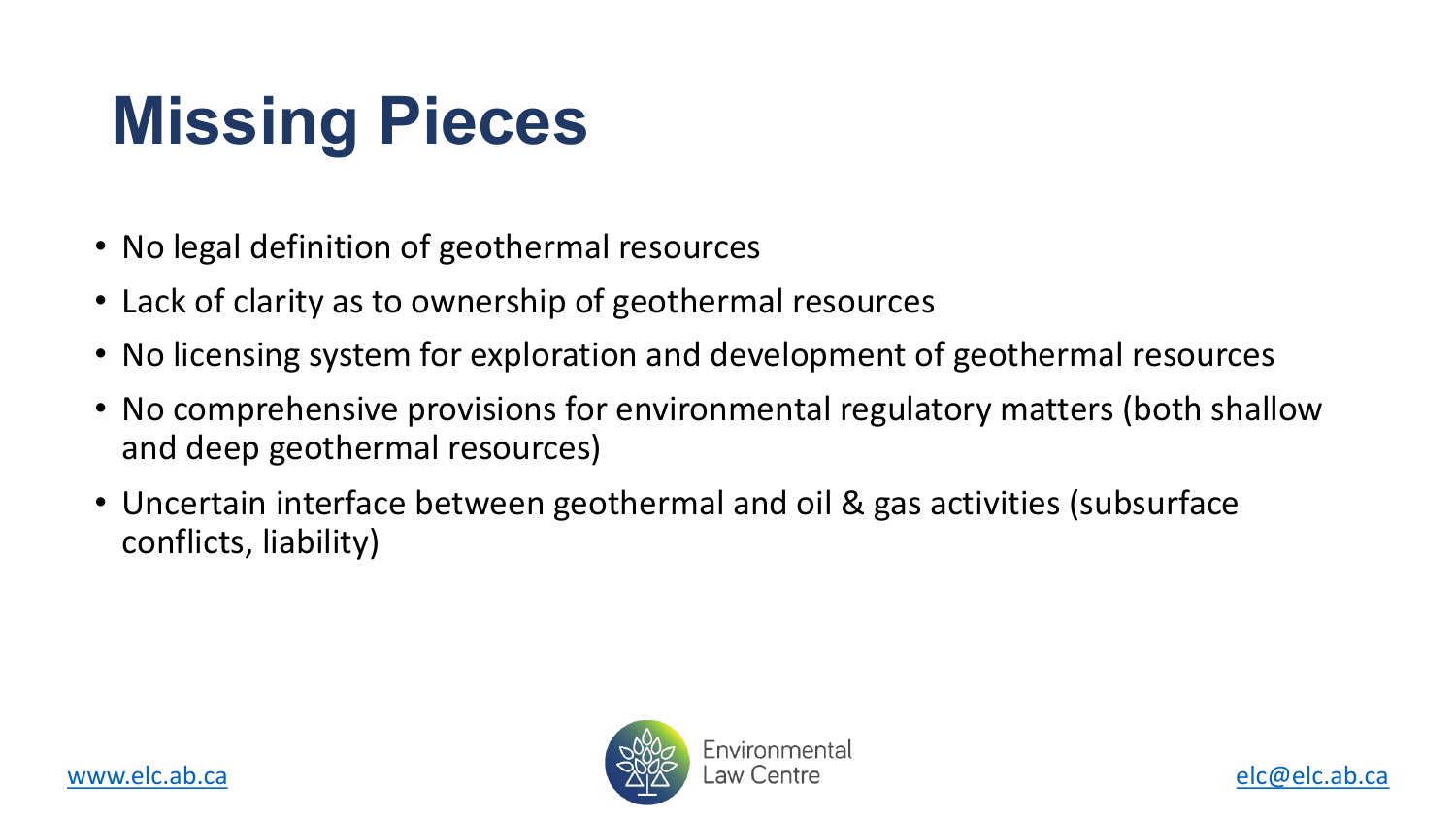### **No legal definition of geot resources**

- GRDA:
	- defines geothermal resources as "natural heat from the earth groundwater protection"
- Draft Directive:
	- $n/a$
- Comparison to our recommendations:
	- we recommended a broad definition and also a definition of g
	- GRDA definition is fairly broad (not limited to a temperature, use deep resources
	- GRDA clarifies that only the heat (not, for example, the geothe heat along with dissolved minerals)

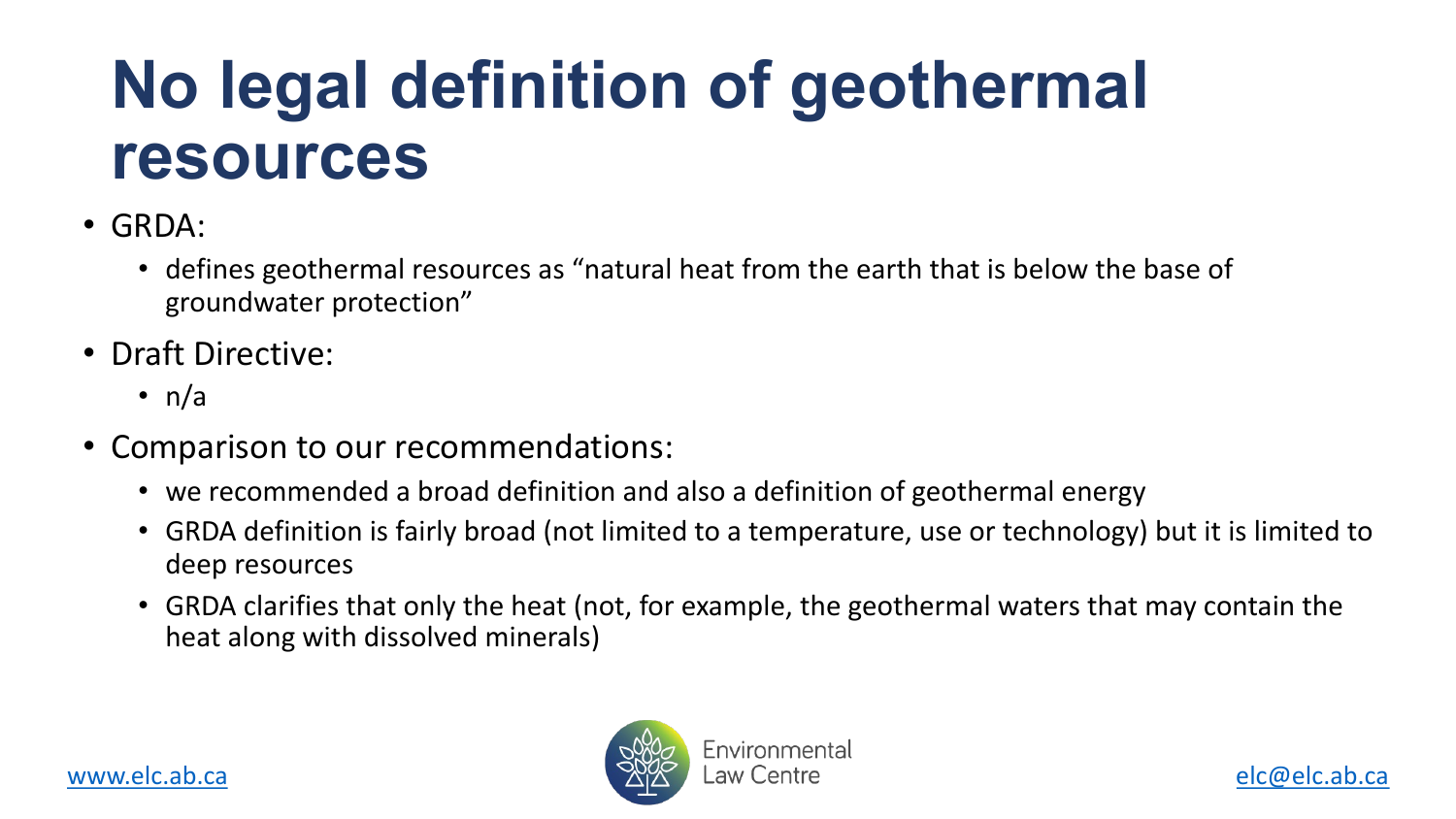#### **No legal definition of geothermal resources**

• Our proposed definitions:

Geothermal Resource means the natural heat of the earth, in what [can be de](http://www.elc.ab.ca/)rived or extracted from such natural heat and all mineral obtained from naturally heated fluids, brines, associated gases, and found below the surface of the earth, but does not include oil, hyd hydrocarbon substances.

Geothermal Energy means energy stored in the form of heat beneat

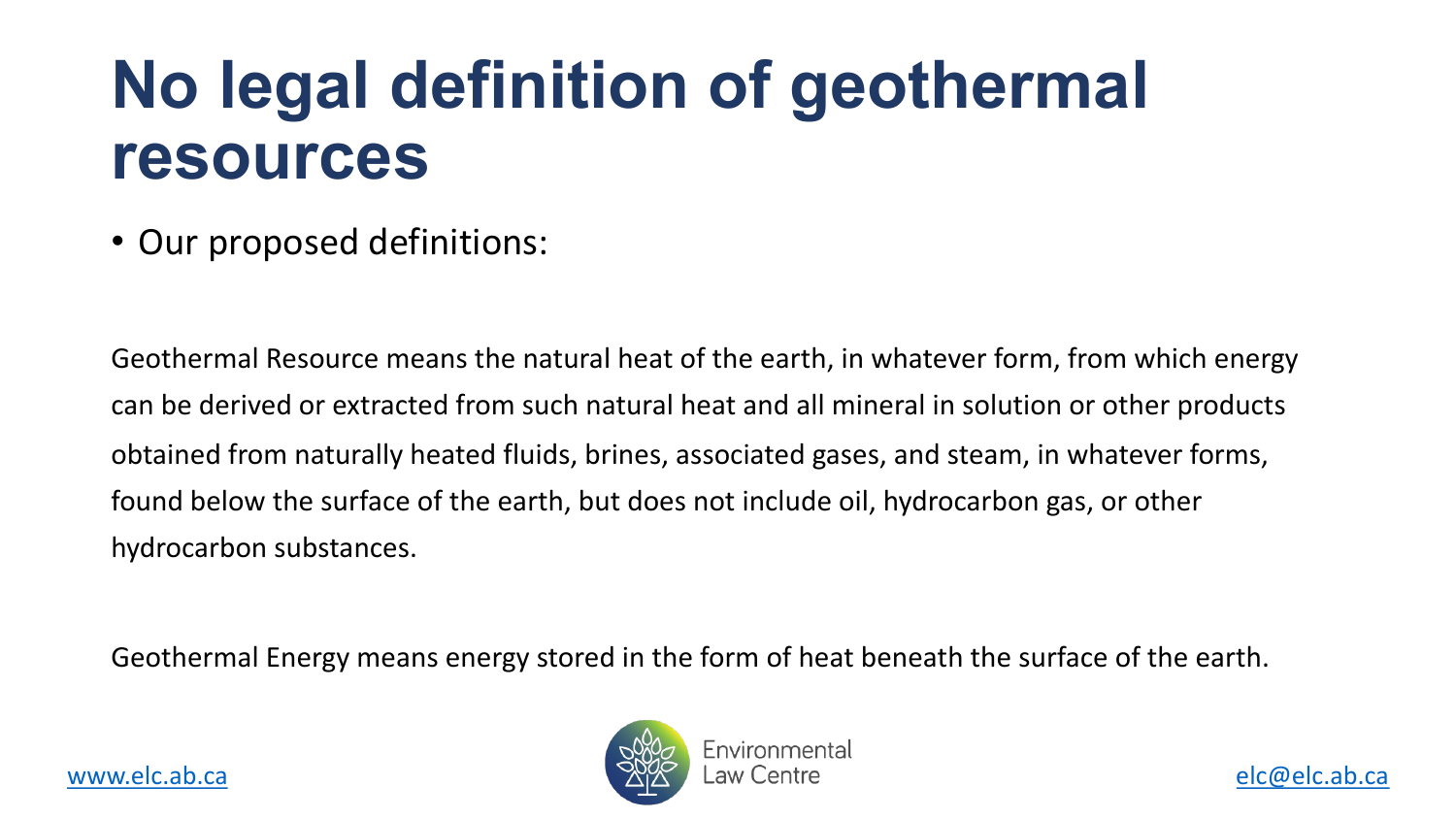## **Lack of clarity re: ownershipping**

#### • GRDA/M+M Act:

"the owner of the mineral title in any land in Alberta has develop, recover and manage the geothermal resources minerals and with any subsurface reservoirs under the la

- [Draft Dire](http://www.elc.ab.ca/)ctive:
	- Rights to develop must obtained from Crown or throug mineral rights owner or leaseholder prior to application
	- Subsurface rights requirements set out in regulations n
	- Side Note: Surface Rights Act not applicable, need written access

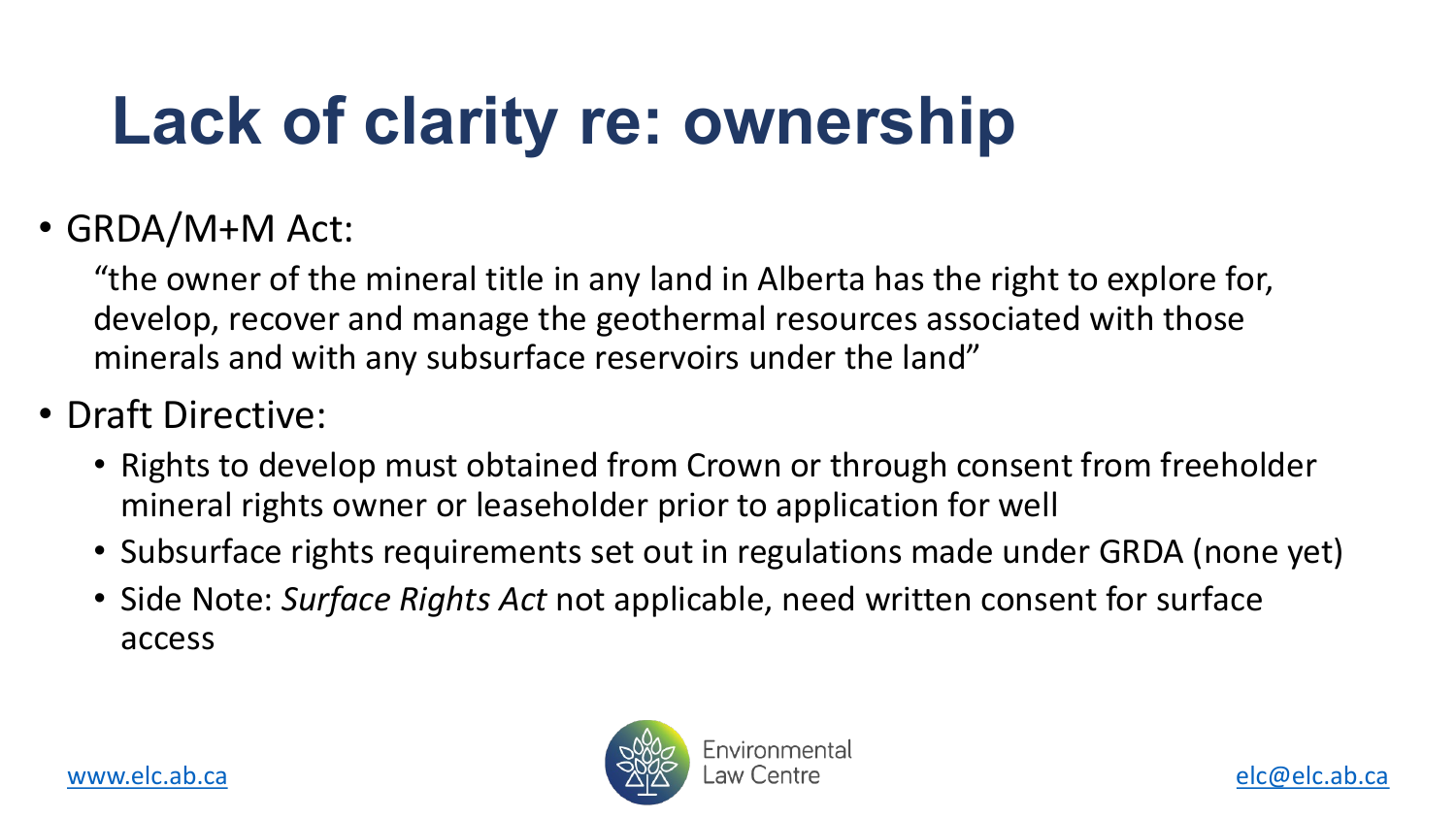## **Lack of clarity re: ownershipping**

- Comparison with our recommendations:
	- we recommend crown ownership (clearly retroactive)
	- GRDA gives to mineral title owners
	- [see com](http://www.elc.ab.ca/)mentary provided by Nigel Bankes on Ablawg
	- obtaining tenure should be subject to environmental so

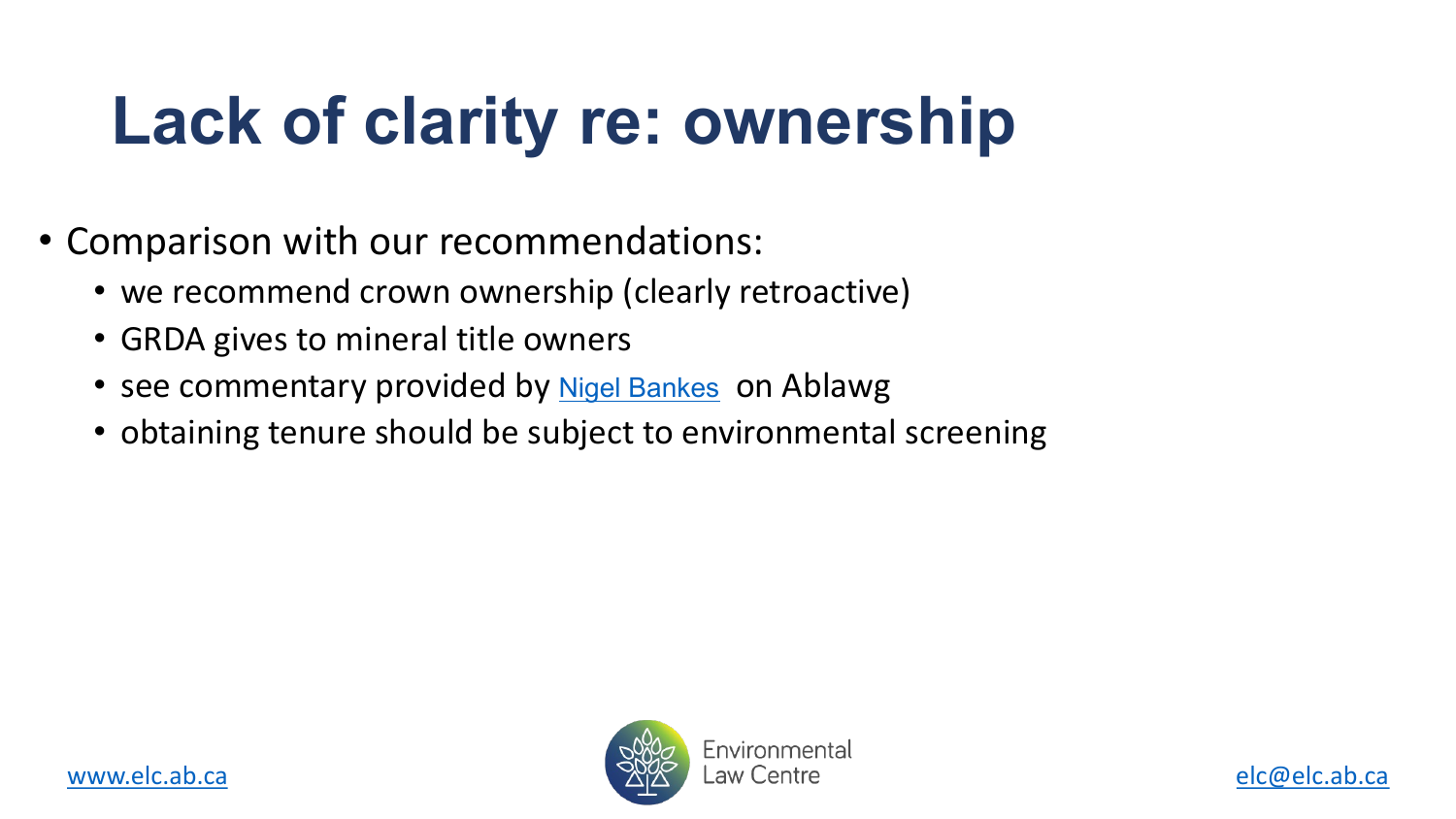## **No licensing system**

- GRDA:
	- provides a licensing system modelled on OGCA
- Draft Directive:
	- [pro](http://www.elc.ab.ca/)vides details of licensing (also modelled on OG
- Comparison with our recommendations:
	- comprehensive licensing regime is provided for deep re
	- concern that model is OGCA

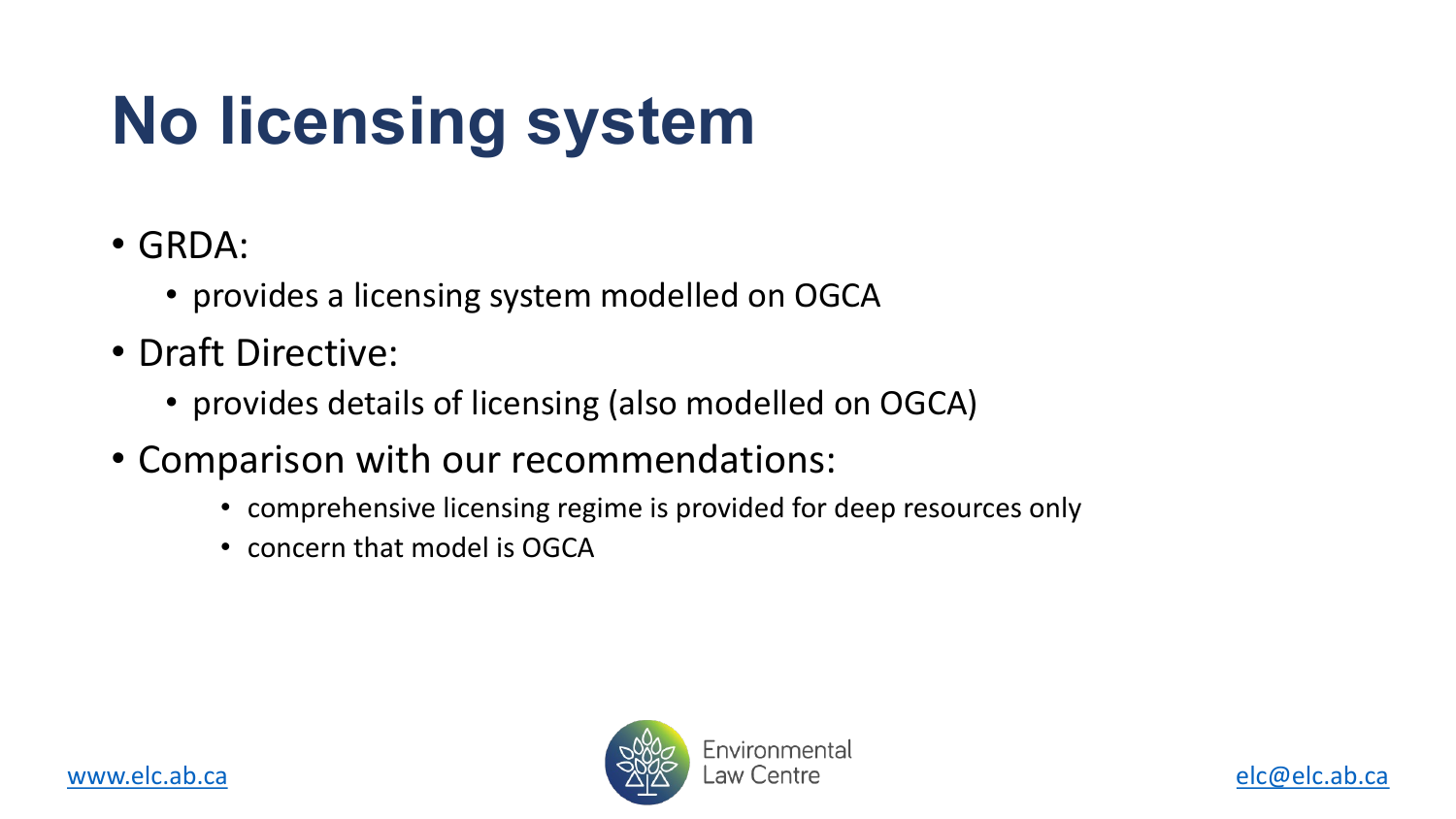## **No comprehensive enviro provisions**

- GRDA/EPEA:
	- EPEA's Schedule of Activities includes activities around "nate of heating"
	- EPEA's definition of well includes geothermal wells
- [Draft D](http://www.elc.ab.ca/)irective:
	- Modelled on AER's approach to oil and gas (many of the san
- Comparison with our recommendations:
	- some improvement with GRDA but still missing pieces
	- clarify environmental assessment requirements for geother
	- much of deep resources environmental regulation left to dis legislated standards

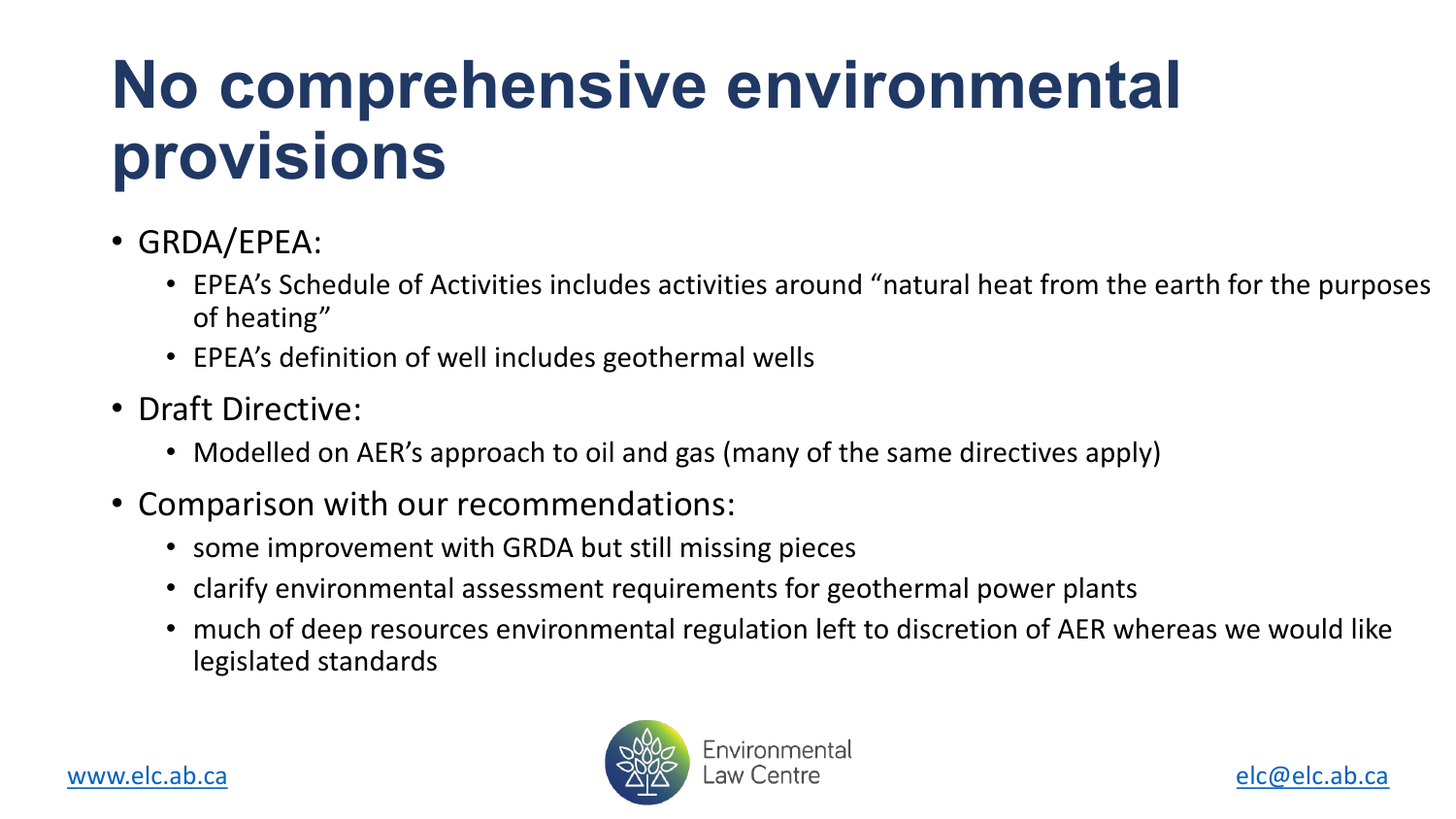## **Geothermal – Oil and Gas Subsurface Conflicts**

- GRDA:
	- subsurface conflicts with other energy resources can be addressed
- Draft Directive:
	- No guidance regarding things like incidental production, interferene
	- [Although t](http://www.elc.ab.ca/)here are technical requirements to maintain subsurface geothermal well (*Directive 083*)
- Comparison with our recommendations:
	- Need similar authority to address other subsurface conflicts (water waters)
	- Prior to extensive disposition of geothermal rights, GOA should art

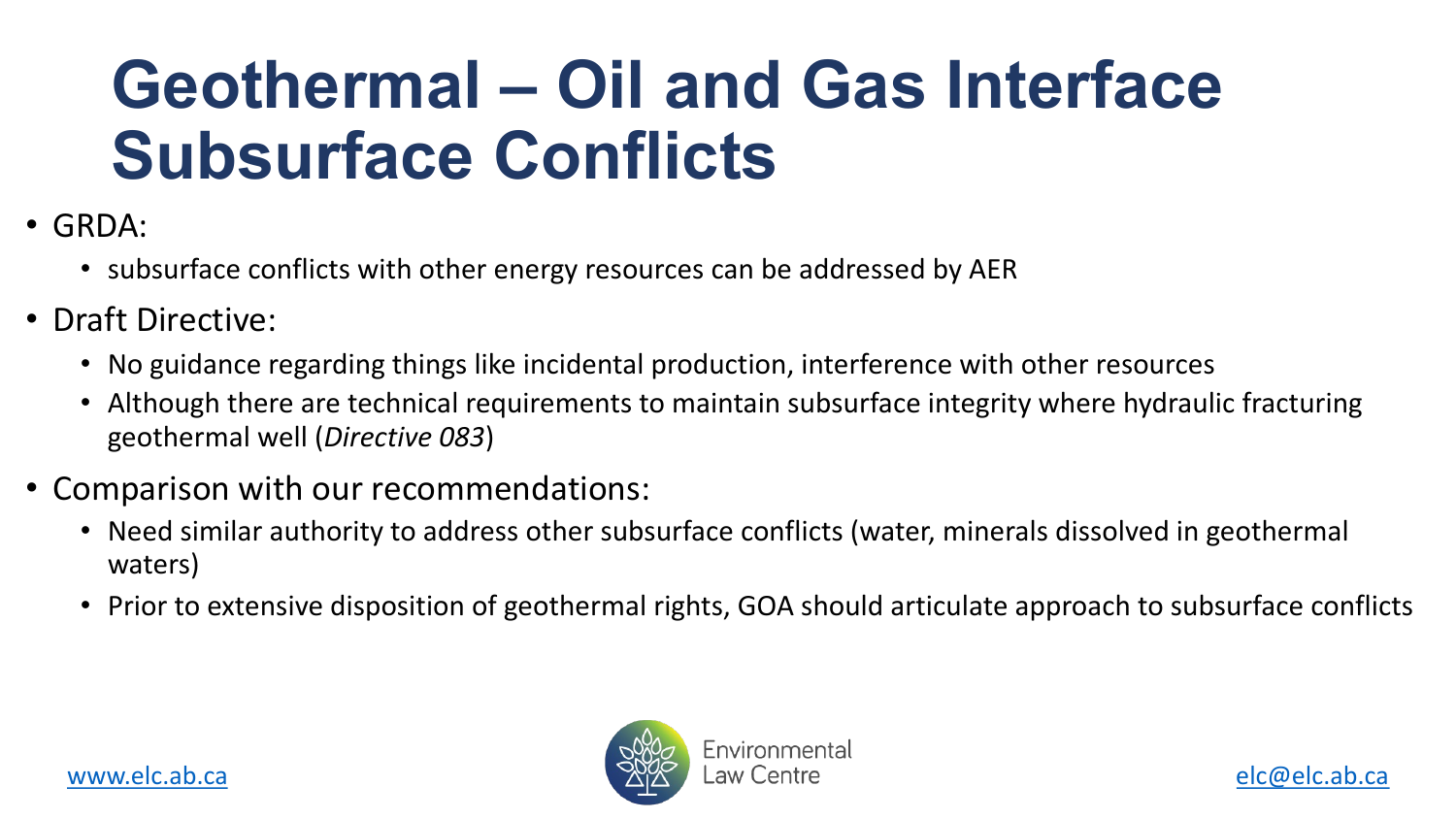## **Geothermal – Oil and Gas Liability**

- GRDA:
	- abandonment does not relieve licensee or WIP f further abandonment, or associated costs
	- if a new licensee is reworking a well or facility, the [o](http://www.elc.ab.ca/)ut[s](mailto:elc@elc.ab.ca)tanding debts to AER or OWA for suspension
	- costs of suspension, abandonment, remediation proportionate share of each WIP
- Draft Directive:
	- essentially, adopt approach for oil and gas operations. assessment (*Directive 067*), licensee manageme security deposits

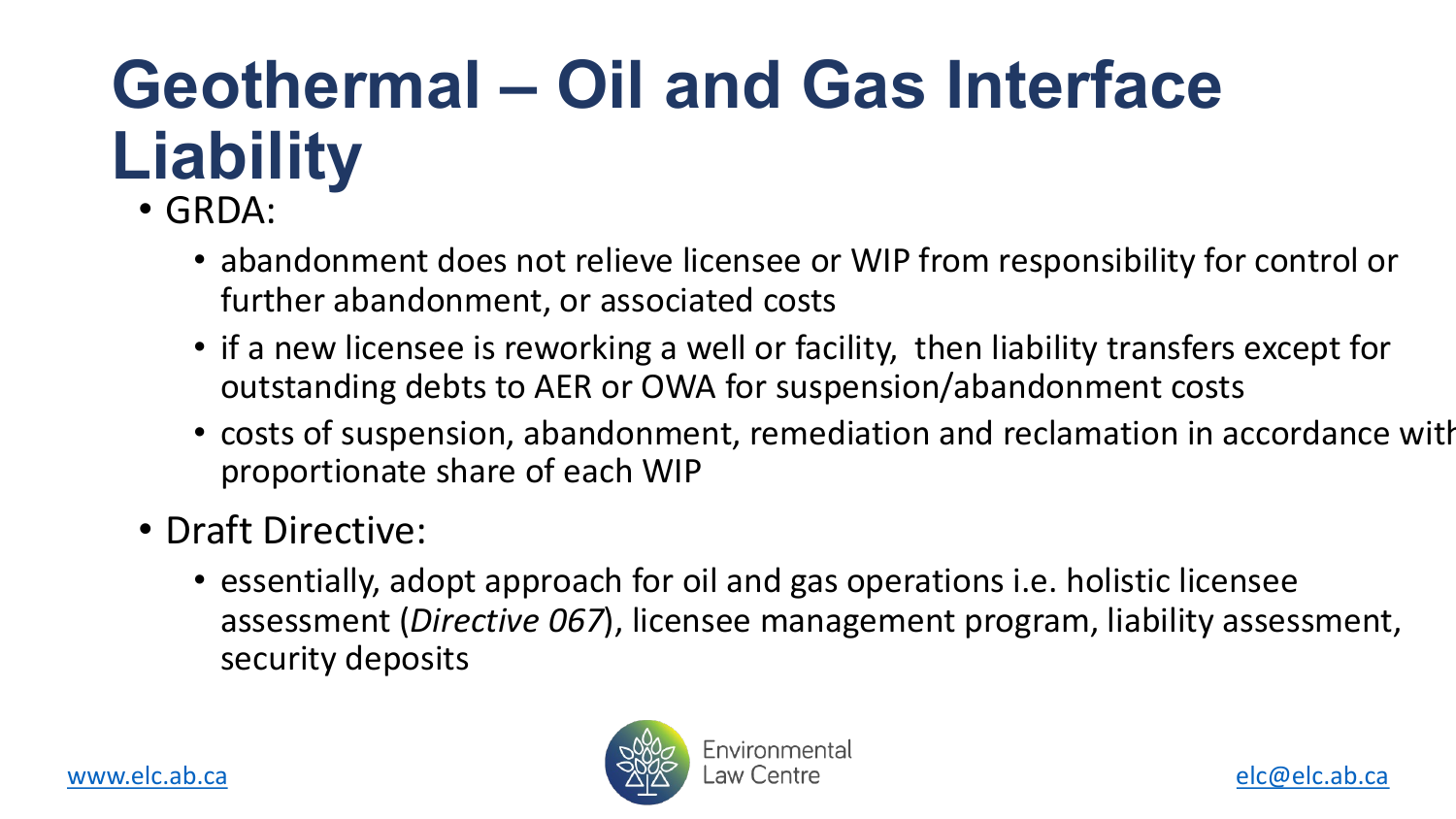## **Geothermal – Oil and Gas Liability**

- Comparison with our recommendations:
	- liability approach with oil and gas has led to violation of polluter p should not make same mistakes with geothermal
	- avoid future orphans via legislated timelines for abandonment, re [require u](http://www.elc.ab.ca/)pfront payment of security
	- need predictable, administratively simple approach which does no clean-up and adheres to polluter pays principle
	- pre-transfer inspection and assessment process -> provide a snaps site, surface and subsurface prior to conversion to geothermal (regardless abandonment, abandoned, reclaimed or remediated)
	- Multiple extraction activities on one site, address as a whole to as of entire development (especially liability apportionment, clean-u requirements)

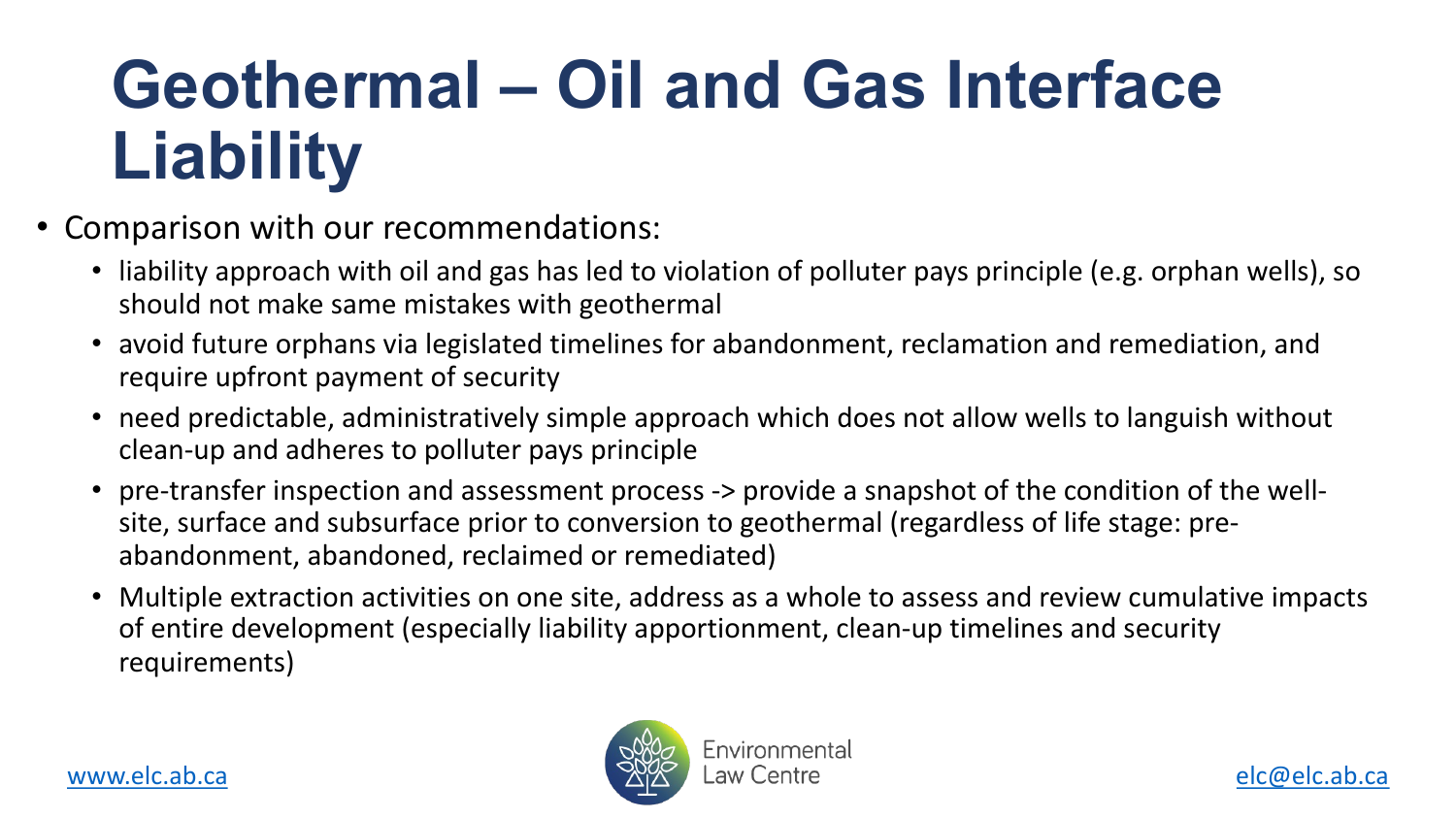# **Questions?**

As a charity, the Environmental Law Centre depends on your finan *[to educa](http://www.elc.ab.ca/)te and champion for strong environmental laws, through tools such as our blog a[nd all of](mailto:elc@elc.ab.ca)*  our other resources, so that all Albertans can enjoy a healthy env *difference!*

> **Donate online today at www.elc.ab.ca**  $contact$  *elc@elc.ab.ca about corporate sponsorshipsim*

> > *Charitable registration 11890 0679 RRd*